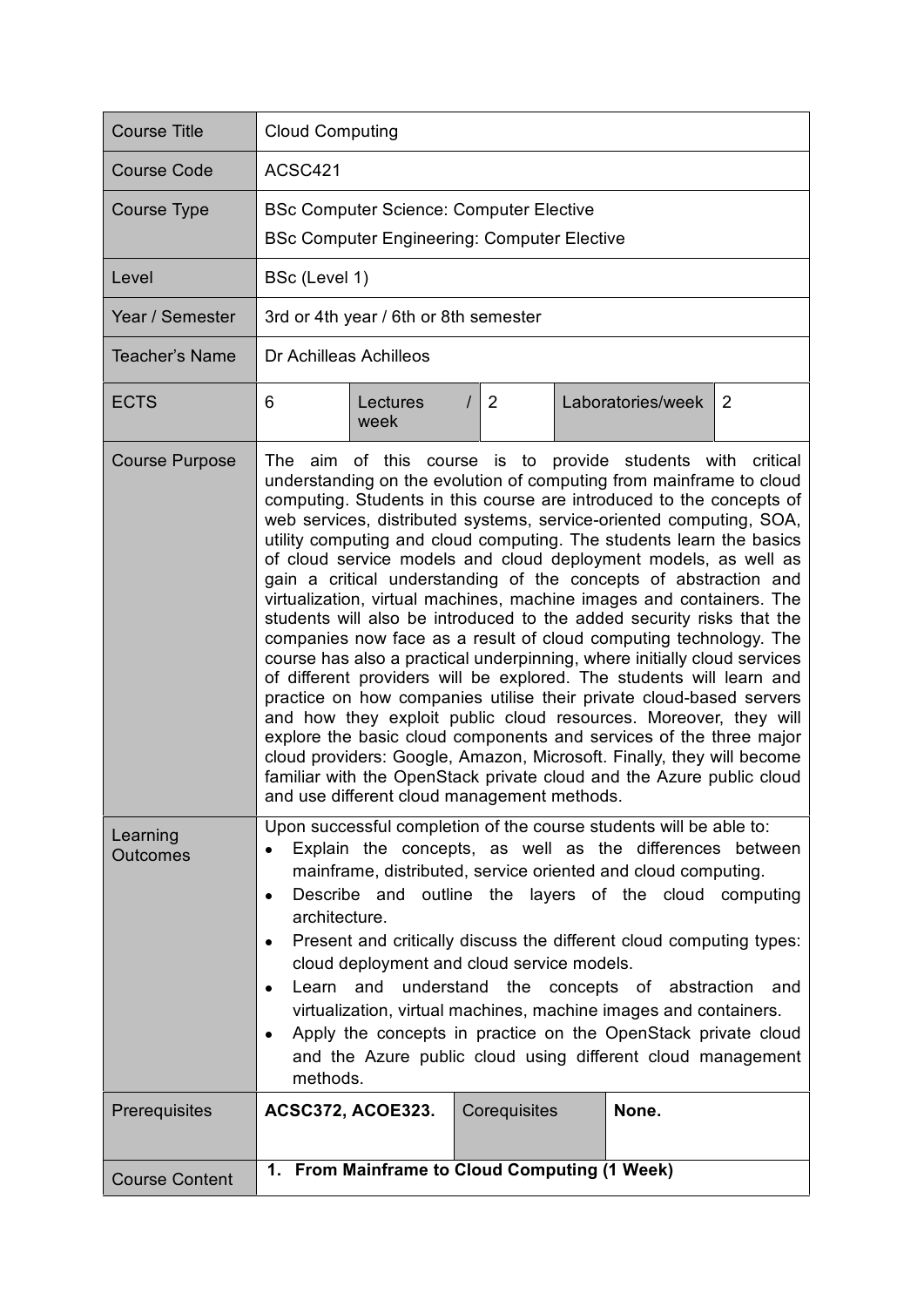|                         |                                                                                                                                                                                                                                                                                                                                                                                                                                                                                                                | Mainframe Computing. Personal Computing. Client-Server.<br>Peer to Peer. Parallel Computing. Distributed Computing.<br>Service Oriented Computing. Utility and Cloud Computing.                                                                                                                        |  |  |  |
|-------------------------|----------------------------------------------------------------------------------------------------------------------------------------------------------------------------------------------------------------------------------------------------------------------------------------------------------------------------------------------------------------------------------------------------------------------------------------------------------------------------------------------------------------|--------------------------------------------------------------------------------------------------------------------------------------------------------------------------------------------------------------------------------------------------------------------------------------------------------|--|--|--|
|                         | 2. Service Oriented Computing (1 Week)                                                                                                                                                                                                                                                                                                                                                                                                                                                                         |                                                                                                                                                                                                                                                                                                        |  |  |  |
|                         |                                                                                                                                                                                                                                                                                                                                                                                                                                                                                                                | Web Services. The Web Service Model. The WS*-Stack:<br>WSDL, SOAP, XML, UDDI. Restful Services. Web APIs.<br>SOA. Web Services and Cloud Computing.                                                                                                                                                    |  |  |  |
|                         | 3. Introduction to Cloud Computing (1 Week)                                                                                                                                                                                                                                                                                                                                                                                                                                                                    |                                                                                                                                                                                                                                                                                                        |  |  |  |
|                         | cloud                                                                                                                                                                                                                                                                                                                                                                                                                                                                                                          | Defining cloud computing. The different cloud types -<br>deployment<br>and<br>cloud<br>service<br>models.<br>Understanding the paradigm shift of cloud computing. The<br>benefits and disadvantages of cloud systems.                                                                                  |  |  |  |
|                         | 4. The Cloud Architecture (1 Week)                                                                                                                                                                                                                                                                                                                                                                                                                                                                             |                                                                                                                                                                                                                                                                                                        |  |  |  |
|                         |                                                                                                                                                                                                                                                                                                                                                                                                                                                                                                                | The cloud computing stack and its layers. The cloud<br>computing communication protocols. The new class of<br>cloud-connected clients such as Google Chrome OS.                                                                                                                                        |  |  |  |
|                         | 5. Abstraction and Virtualization (1 Week)                                                                                                                                                                                                                                                                                                                                                                                                                                                                     |                                                                                                                                                                                                                                                                                                        |  |  |  |
|                         |                                                                                                                                                                                                                                                                                                                                                                                                                                                                                                                | Abstraction and cloud computing. Virtualization and<br>shared resource pools. Hypervisors and virtual machines.<br>System imaging and application portability for the cloud.                                                                                                                           |  |  |  |
|                         | 6. The Basics of Cloud Security (1 Week)                                                                                                                                                                                                                                                                                                                                                                                                                                                                       |                                                                                                                                                                                                                                                                                                        |  |  |  |
|                         |                                                                                                                                                                                                                                                                                                                                                                                                                                                                                                                | Cloud Security and Data Privacy concerns. Techniques for<br>Securing the Cloud. Data Privacy Methods. Establishing<br>Identity and Presence in the Cloud.                                                                                                                                              |  |  |  |
|                         |                                                                                                                                                                                                                                                                                                                                                                                                                                                                                                                | 7. Exploring Cloud Services (2 Weeks)<br>The Google Application Portfolio. Exploring the Google<br>Toolkit: The Google APIs. Working with the Google App<br>Engine. Amazon Web Service Components and Services.<br>Services. Using Productivity<br>Microsoft Azure Cloud<br>Applications in the Cloud. |  |  |  |
|                         |                                                                                                                                                                                                                                                                                                                                                                                                                                                                                                                |                                                                                                                                                                                                                                                                                                        |  |  |  |
|                         | The OpenStack Cloud Environment (2 Weeks)<br>8.                                                                                                                                                                                                                                                                                                                                                                                                                                                                |                                                                                                                                                                                                                                                                                                        |  |  |  |
|                         | Cloud                                                                                                                                                                                                                                                                                                                                                                                                                                                                                                          | the<br>basics<br>of<br>OpenStack. OpenStack<br>Learning<br>Architecture. OpenStack Services. OpenStack Private<br>Setup. OpenStack Cloud<br>Inventories<br>and<br>Management. OpenStack Documentation. OpenStack<br>Clients. Cloud Management in OpenStack.                                            |  |  |  |
|                         | 9. The Azure Public Cloud - Management with Scripting (2)<br>Weeks)                                                                                                                                                                                                                                                                                                                                                                                                                                            |                                                                                                                                                                                                                                                                                                        |  |  |  |
|                         |                                                                                                                                                                                                                                                                                                                                                                                                                                                                                                                | Learning the basics of Azure. Azure Cloud Management<br>Methods: Web Portal, Azure Tools, Azure CLI and APIs.<br>Cloud Management in Azure.                                                                                                                                                            |  |  |  |
| Teaching<br>Methodology | The methodology followed in this course is structured around lectures<br>and laboratory exercises, so that students gain theoretical knowledge<br>as well as practical skills. The taught part of course is delivered to the<br>students with the help of computer presentations. Presentations are<br>available through the e-learning system for students to use in<br>combination with the textbooks. Furthermore, theoretical principles<br>are explained by means of specific examples and exercises. The |                                                                                                                                                                                                                                                                                                        |  |  |  |